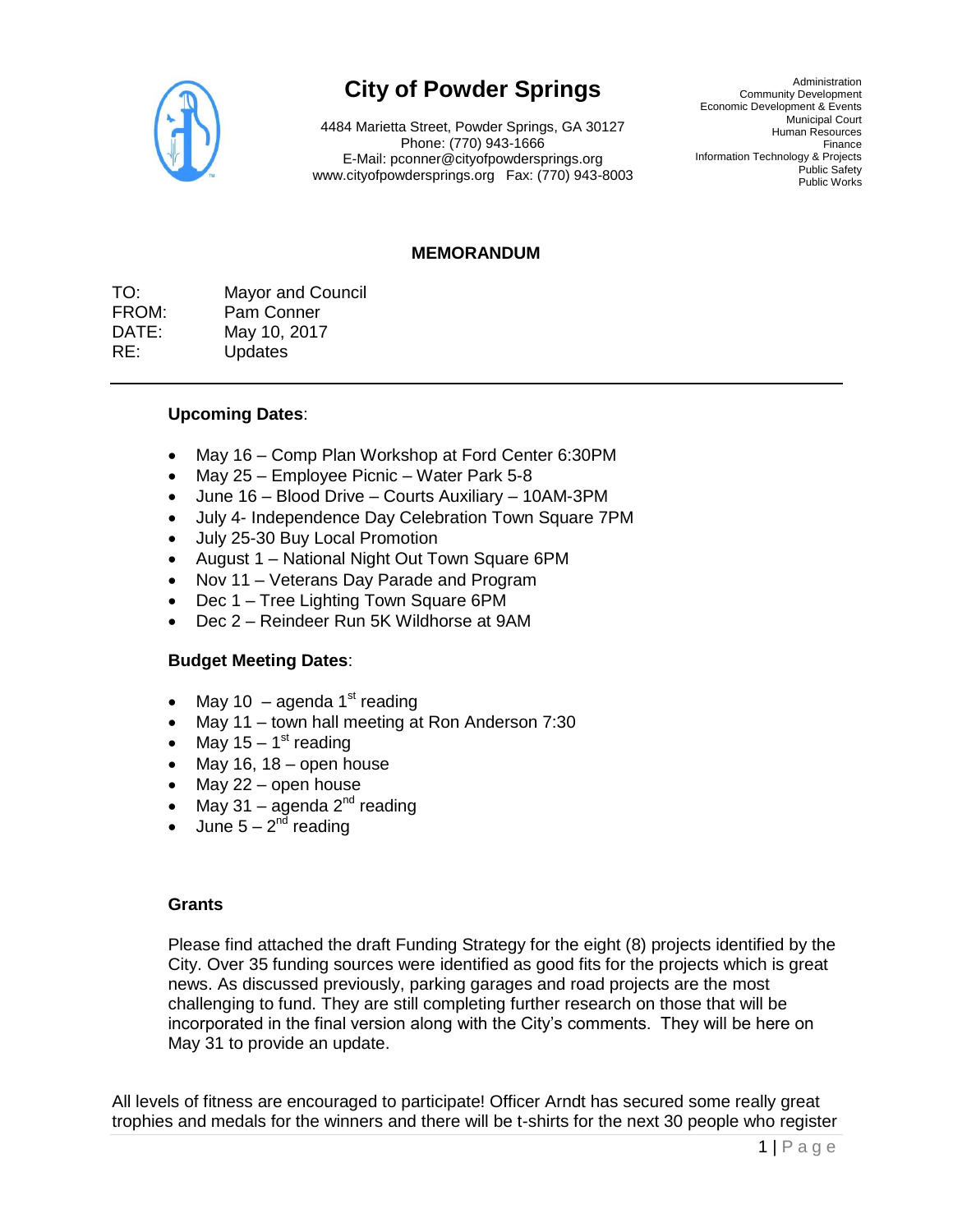by Sunday at midnight. Directly following the race will be the Powder Springs Business Group's SpringsFest from 11-3pm. They will have food, vendors, artists, live entertainment, and kids activities. So plan on sticking around for more fun!

# **Vineyards**

There is a small homebuilder interested in building in the Vineyards. Staff met with them and asked them to put together a proposal/layout for design review and encouraged them to speak with the homeowners. The houses would be be smaller, but they are all basement lots. We are not sure yet how it will blend and complement the existing homes, but staff indicates that it may be good to have more of a custom builder rather than the mass production builders we normally get.

## **KFC HVAC screen**

Screen is finally installed.





## **Pick It Up**

We had another successful Pick It Up on Saturday, April 22. Students from McEachern, Tapp and Compton Elementary were star performers with approximately 125 students cleaning along Macedonia, New Macland, Forest Hill, Sailors Parkway, Old Villa Rica, Glenn and Old Lost Mountain. Council Member Hudson, Keep Powder Springs Beautiful members, Troop 723, city staff and city residents also contributed to the efforts and collected approximately 100 bags of trash. One young person collected anything unusual he found to create an art project.

## **Training Opportunity May 24, 2017**